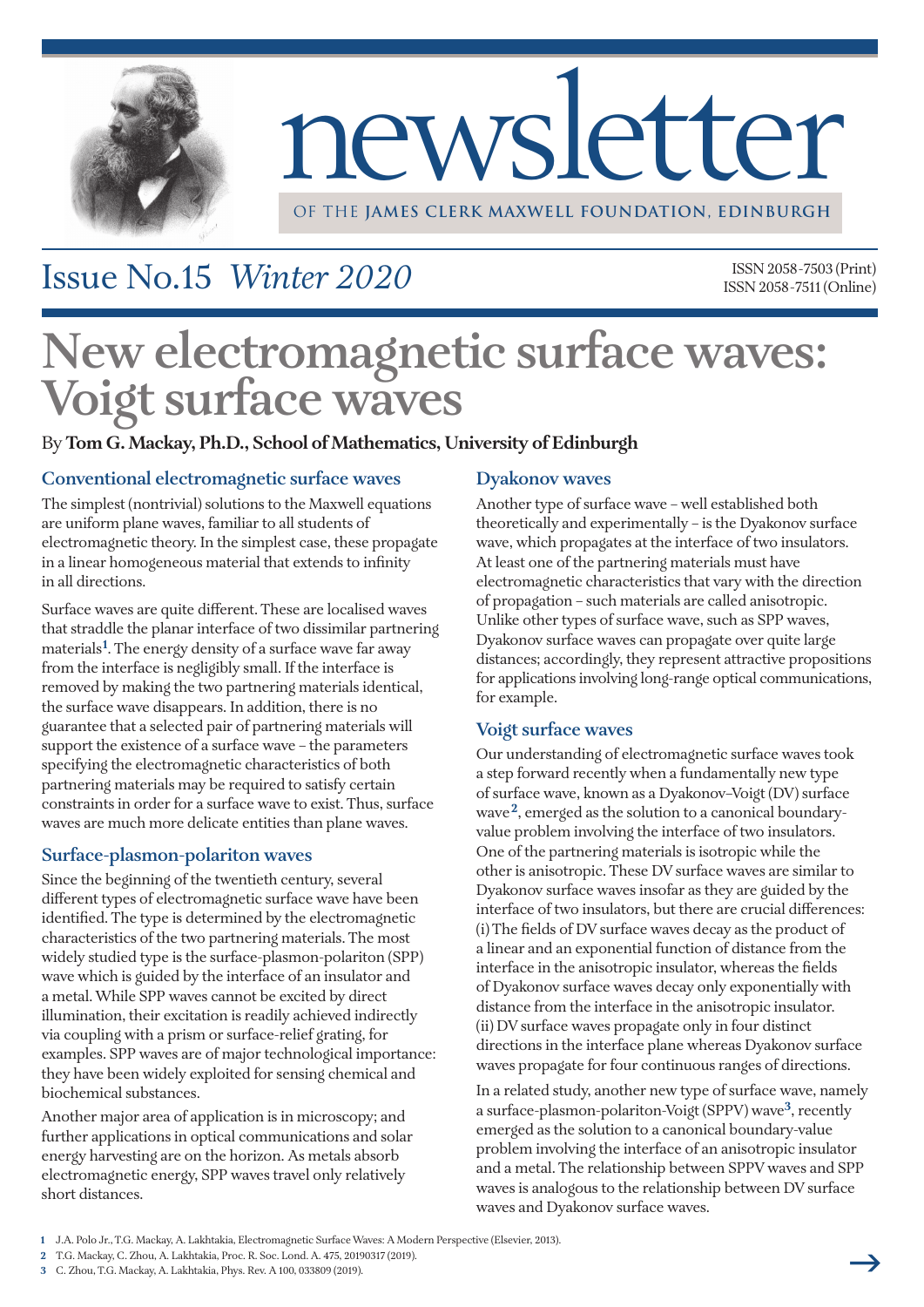#### **Theory underpinning electromagnetic surface waves**

The properties of conventional and Voigt surface waves are most easily appreciated by considering the planar interface *z* = 0 of two unbounded regions: *z* > 0 filled with material *A* and *z* < 0 filled with material *B*. Suppose that material *A* is anisotropic while material *B* is isotropic. For DV surface waves both partnering materials are insulators whereas for SPPV waves one of the partnering materials is an insulator and the other is a metal.The propagation of surface waves is governed by the Maxwell equations. In fact, only the two Maxwell equations involving the curl operator are needed.

These Maxwell equations are conveniently recast as a matrix of ordinary differential equations

$$
\frac{d}{dz}\left[\mathbf{f}(z)\right] = \begin{cases}\n\underline{\begin{bmatrix}\underline{P}_A\end{bmatrix}} \cdot \left[\mathbf{f}(z)\right], & z > 0 \\
\underline{\begin{bmatrix}\underline{P}_B\end{bmatrix}} \cdot \left[\mathbf{f}(z)\right], & z < 0\n\end{cases}, \quad (1)
$$

where the vector  $[f(z)]$  has 4 components: the amplitudes of the *x* and *y* components of the electric field and the amplitudes of the *x* and *y* components of the magnetic field. The 4 x 4 matrices  $\left[\underline{P}_A\right]$  and  $\left[\underline{P}_B\right]$  are specified by the electromagnetic characteristics of materials *A* and *B*, respectively.

Let us consider the simplest case. For conventional surface waves, like SPP and Dyakonov surface waves, the matrix  $\left[\underline{P}_A\right]$ has four eigenvalues and four linearly independent eigenvectors. Consequently, the field amplitudes of the surface waves decay exponentially as *z* increases in the region  $z > 0$ .

For Voigt surface waves, the matrix  $[\underline{P}_A]$  has fewer than four eigenvalues and fewer than four linearly independent eigenvectors. Consequently, the decay of surface-wave field amplitudes as *z* increases in the region *z* > 0 is governed by the product of a linear function of *z* and an exponential function of *z*.

For both conventional and Voigt surface waves, the matrix  $\left|\frac{P}{q}B\right|$ has four eigenvalues and four linearly independent eigenvectors; and accordingly the surface-wave field amplitudes decay exponentially as *z* decreases in the region  $z < 0$ .

#### **Schematic representations**

Schematic representations of conventional and Voigt surface waves are provided in Fig. 1. For the conventional surface wave represented in Fig. 1 (top), the surface wave is tightly localised at the interface and the field magnitude decays exponentially in both directions as distance from the interface increases. Generally, the rate of decay in material *A* is different to the rate of decay in material *B*. In contrast, for the Voigt surface wave represented in Fig. 1 (bottom),

the surface-wave field magnitude decays exponentially in material *B* but the form of decay in material *A* is quite different as it is specified by a linear-exponential function of distance from the interface. Accordingly, the energy density of a Voigt surface wave is not concentrated exactly at the interface but at a some distance – which may be short or considerable depending on the electromagnetic characteristics of materials *A* and *B* – from the interface in the  $z > 0$  region. That is, Voigt surface waves are localised to a neighbourhood of the interface, but their localisation is quite different to that of conventional surface waves, because of their differently distributed energy densities.



**Figure 1:** Schematic representations of a conventional surface wave (top) and a Voigt surface wave (bottom). Field magnitudes are graphed against distance from the interface.The decay for the conventional surface wave is exponential in materials *A* and *B*; and the decay for the Voigt surface wave is exponential in material *B* but linear-exponential in material *A*.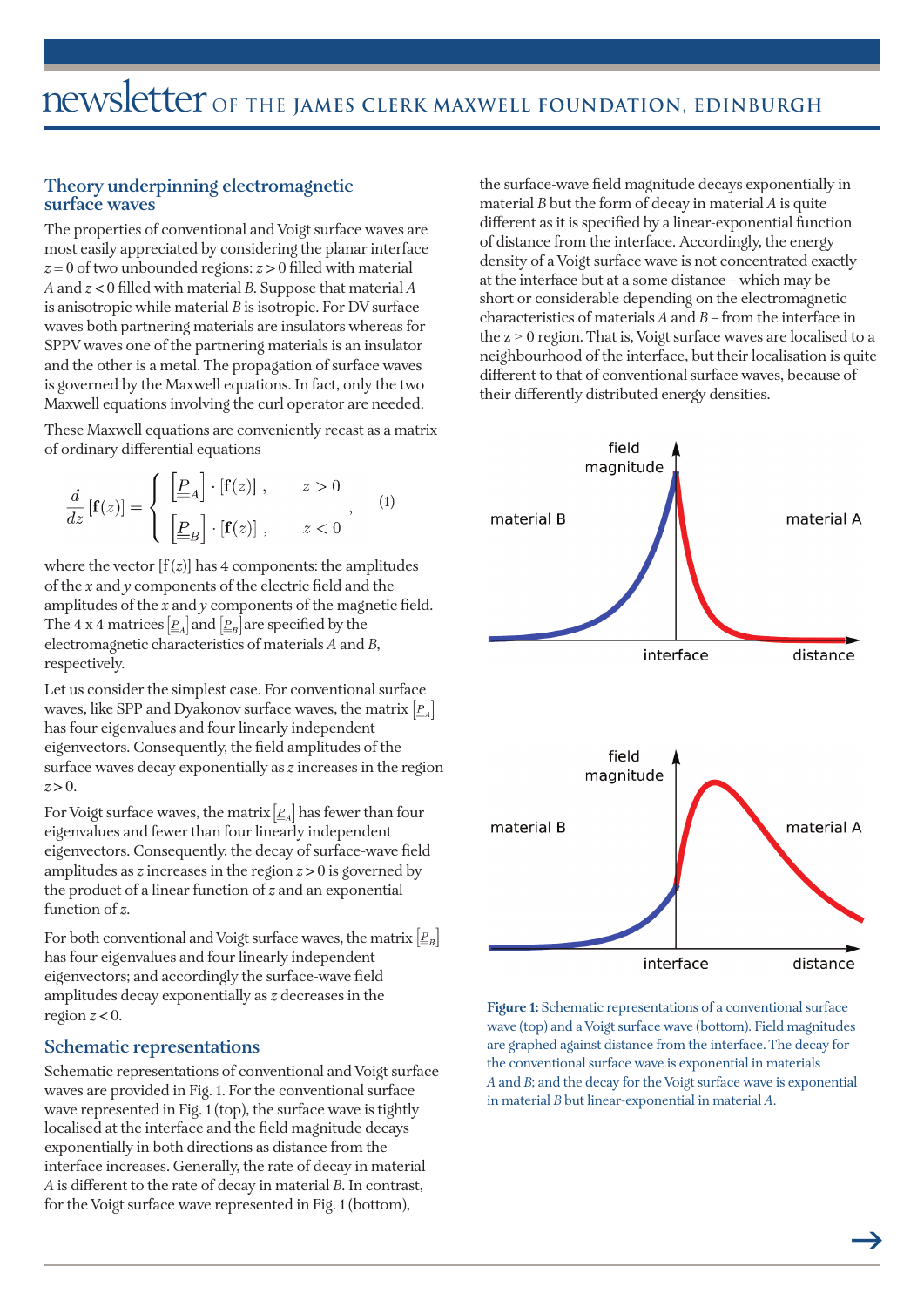#### **Voigt plane waves**

There are certain features shared by Voigt surface waves, namely DV surface waves and SPPV waves, and a special type of plane wave called a Voigt plane wave, named after the German physicist Woldemar Voigt (See Fig. 2). As for Voigt surface waves, anisotropy is essential for the existence ofVoigt plane waves.These plane waves propagate in certain dissipative anisotropic insulators**4**. In general, two plane waves propagate in a given direction in such materials, with each plane wave being associated with a distinct wavenumber and eigenvector. Each plane wave decays exponentially in the direction of propagation.

But there exist special directions of propagation – distinct from the directions aligned with the optic axes – along which both plane waves have only one wavenumber and their eigenvectors are not distinct from each other either. For these propagation directions, the two plane waves coalesce to form aVoigt plane wave. Furthermore, the decay ofVoigt plane waves in the direction of propagation is not simply exponential; instead their decay is governed by the product of a linear function and an exponential function of propagation distance.Voigt plane waves were first investigated experimentally and theoretically for pleochroic crystals (i.e. crystals that appear to be of different colours when viewed from different directions) but in recent times interest has grown in engineered materials that permit Voigt plane-wave propagation.



#### **Why** are Voigt surface waves particularly **interesting?**

Plane waves, spherical waves and surface waves, arising as solutions to the Maxwell equations, are the well-established basic building blocks for much of applied electromagnetic theory.

Fundamentally new types of wave solution to the Maxwell equations are exceedingly rare.Therefore, the recent emergence of DV and SPPV surface waves, with their unique localisation characteristics, marks a significant milestone.

As well as their importance for fundamental research, Voigt surface waves appear promising for technological applications. Potentially,Voigt surface waves offer an additional operational mode for applications in optical sensing and applications in optical communications, for examples. Moreover, owing to their unique localisation, the additional mode offered by Voigt surface waves is generally not in the same spatial location as the conventional surface-wave mode.Thus, the prospect of parallelizing applications of surface waves emerges. For examples, (a) in optical communications, a signal '0' could be transmitted by a conventional surface wave while a signal '1' could be transmitted by aVoigt surface wave; and (b) in optical sensing, the presence of a substance-to-be-sensed could be signalled via aVoigt surface wave while the presence of a different substance-to-be-sensed, at a nearby but different location, could be signalled via a conventional surface wave.

#### **Further research**

However, further research on the excitation of Voigt surface waves in practical settings, such as involving prism- or grating-coupled configurations with realistic materials, is required before applications can be pursued in earnest.

Figure 2: Woldemar Voigt (born Leipzig 1850, died Göttingen 1919), head of Mathematical Physics Department at the Georg August University of Göttingen, renowned for his work on crystal physics and electro-optics. Photograph courtesy of Emilio Segrè Visual Archives, American Institute of Physics.